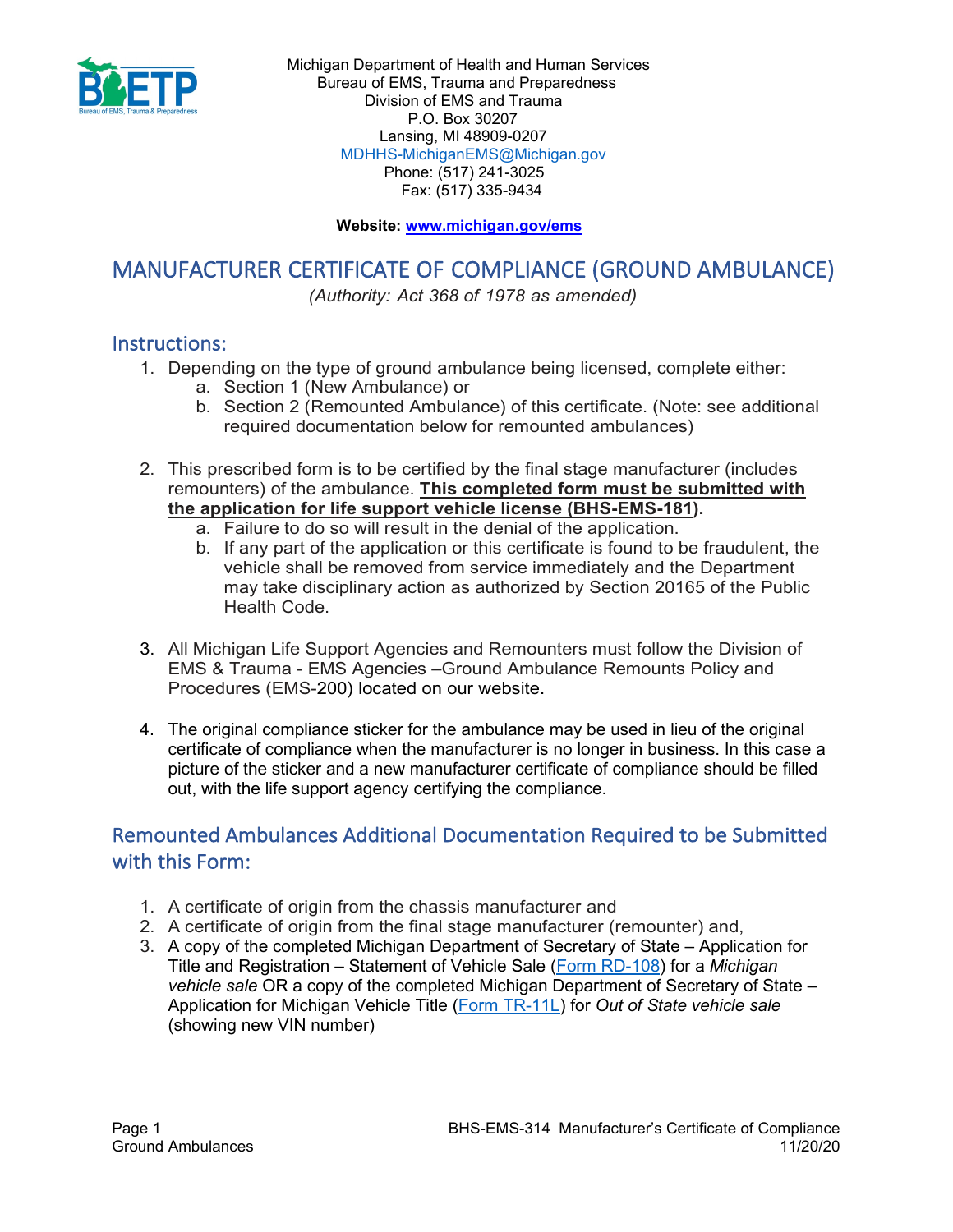

#### **Website: [www.michigan.gov/ems](http://www.michigan.gov/ems)**

## Notes:

**1. To obtain a title, the remounter must apply for a title with the Michigan Department of Secretary of State (or other similar entity outside the State of Michigan) and show proof of the certificate of origin for the chassis and the final stage manufacturer. More information can be found on the Michigan Department of Secretary of State website: [www.michigan.gov/sos.](http://www.michigan.gov/sos)**

## Section 1: New Ambulance

**For a vehicle that is a new chassis with a newly built patient compartment.**

| <b>AMBULANCE INFORMATION</b>          |             |                |     |  |  |
|---------------------------------------|-------------|----------------|-----|--|--|
| Year                                  | <b>Make</b> | <b>Style</b>   | Vin |  |  |
| Sold To (Name of Life Support Agency) |             |                |     |  |  |
| Date Sold                             |             | Date Delivered |     |  |  |

### **MANUFACTURER'S INFORMATION**

**Name of Final Stage Manufacturer** 

**National Highway Traffic Safety Administration (NHTSA) ID Number**

**Street Address**

**City State Zip Code**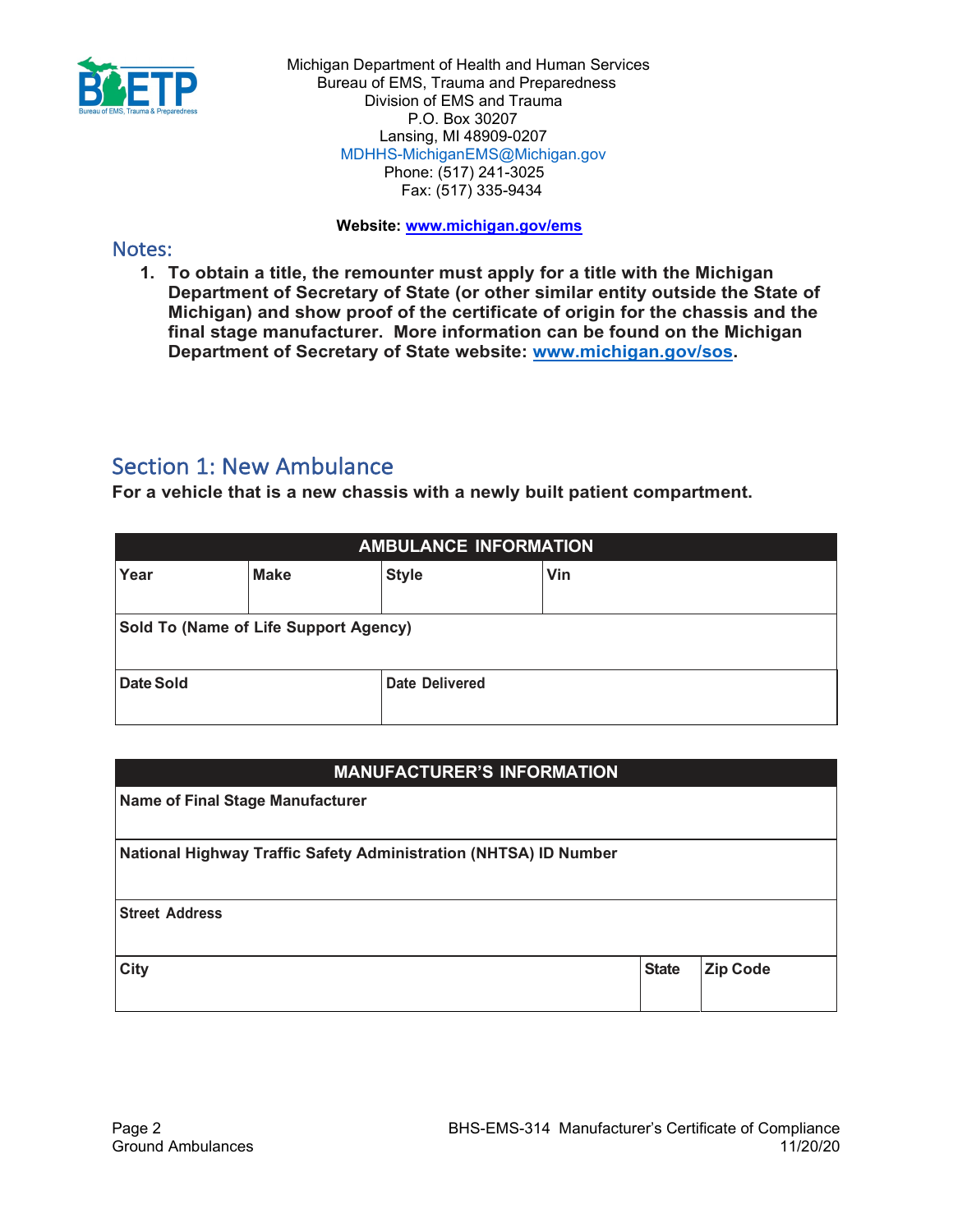

 **Website: [www.michigan.gov/ems](http://www.michigan.gov/ems)**

# Section 2: Remounted Ambulance

**For a new chassis with a patient compartment from a previously manufactured ambulance.** 

| <b>PATIENT COMPARTMENT INFORMATION</b>                                            |  |  |  |  |  |
|-----------------------------------------------------------------------------------|--|--|--|--|--|
| <b>Make</b><br><b>Style</b><br><b>Vin Number from Patient Compartment</b><br>Year |  |  |  |  |  |
| Name of Patient Compartment Ambulance Manufacturer                                |  |  |  |  |  |
| Name of Previous Owner                                                            |  |  |  |  |  |

| <b>FINAL STAGE MANUFACTURER'S INFORMATION</b>                    |              |                 |  |  |
|------------------------------------------------------------------|--------------|-----------------|--|--|
| Name of Final Stage Manufacturer (Remounter)                     |              |                 |  |  |
| National Highway Traffic Safety Administration (NHTSA) ID Number |              |                 |  |  |
|                                                                  |              |                 |  |  |
| <b>Street Address</b>                                            |              |                 |  |  |
|                                                                  |              |                 |  |  |
| City                                                             | <b>State</b> | <b>Zip Code</b> |  |  |

| <b>NEW COMPLETED AMBULANCE INFORMATION</b> |             |                       |                              |  |  |
|--------------------------------------------|-------------|-----------------------|------------------------------|--|--|
| Year                                       | <b>Make</b> | <b>Style</b>          | <b>Completed Vehicle VIN</b> |  |  |
| Sold To (Name of Life Support Agency)      |             |                       |                              |  |  |
| <b>Date Sold</b>                           |             | <b>Date Delivered</b> |                              |  |  |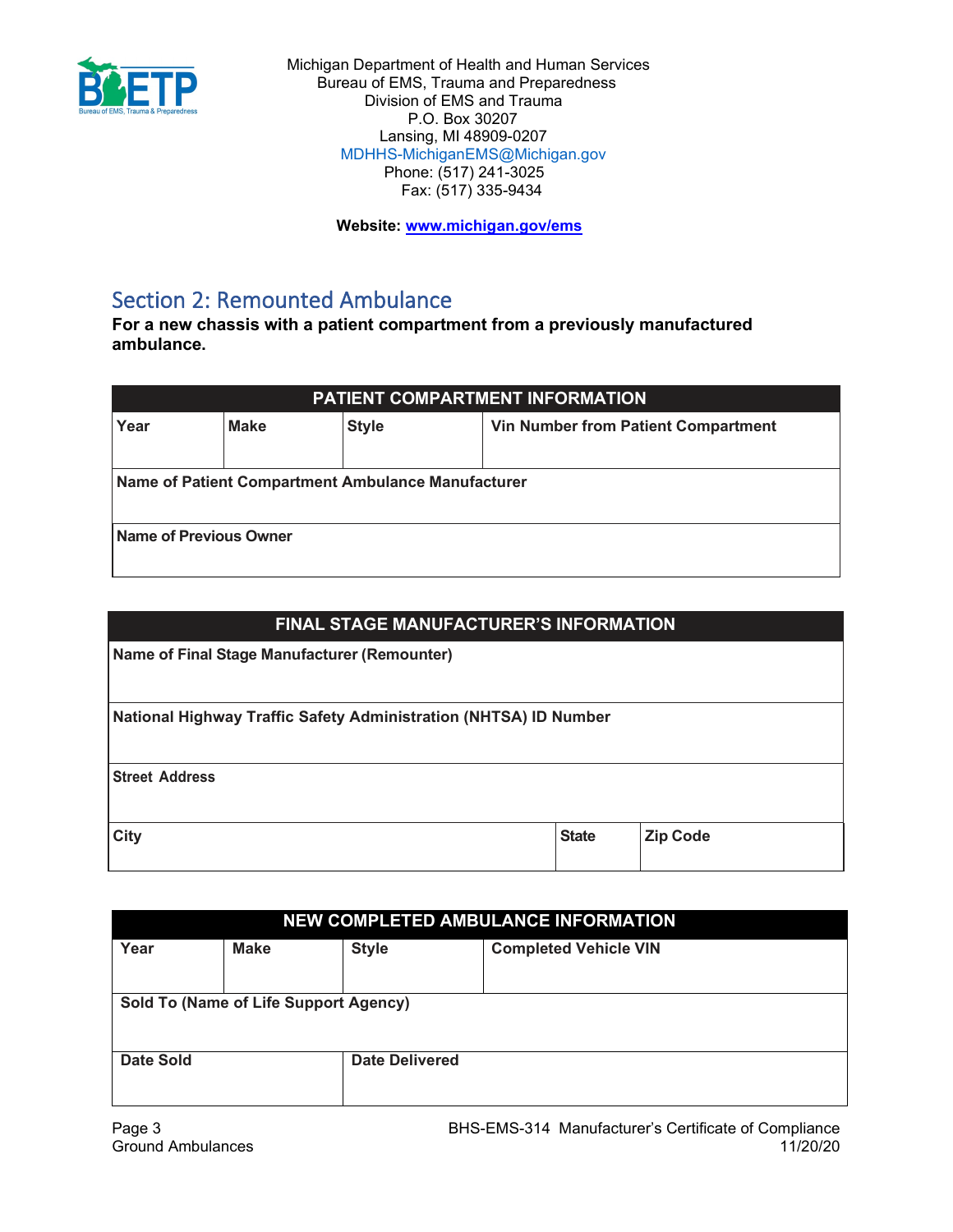

#### **Website: [www.michigan.gov/ems](http://www.michigan.gov/ems)**

| <b>FINAL STAGE MANUFACTURER CERTIFICATION</b>                                                                                                                        |                     |  |                                                       |  |
|----------------------------------------------------------------------------------------------------------------------------------------------------------------------|---------------------|--|-------------------------------------------------------|--|
| I certify the ambulance described herein meets all applicable requirements of administrative rule<br>325.22181, pursuant to Part 209 of P.A. 368 of 1978, as amended |                     |  |                                                       |  |
| (see Rule on next page of this form).                                                                                                                                |                     |  |                                                       |  |
| <b>Type of Standard Vehicle Meets:</b>                                                                                                                               |                     |  |                                                       |  |
| $\Box$ Federal Triple K-A-1822 (excluding paint scheme)<br>$\Box$ CAAS/GVSA Section F - Ambulance Remount (Remounts ONLY)                                            |                     |  | $\Box$ NFPA in Entirety $\Box$ CAAS/ GVSA in Entirety |  |
| <b>Name of Final Stage Manufacturer</b>                                                                                                                              | <b>Phone Number</b> |  |                                                       |  |
| Name of Person Certifying Compliance (Print)                                                                                                                         |                     |  |                                                       |  |
| <b>Street Address</b>                                                                                                                                                |                     |  |                                                       |  |
| City                                                                                                                                                                 | <b>State</b>        |  | <b>Zip Code</b>                                       |  |
| <b>Signature of Person Certifying Compliance</b>                                                                                                                     |                     |  | <b>Date</b>                                           |  |
| <b>NOTARY PUBLIC</b>                                                                                                                                                 |                     |  |                                                       |  |
| <b>Notary Public Name (Print)</b>                                                                                                                                    | <b>State</b>        |  | County                                                |  |

| Subscribed and sworn to me this:  |               |       |  |  |
|-----------------------------------|---------------|-------|--|--|
| Day:                              | <b>Month:</b> | Year: |  |  |
| <b>Signature of Notary Public</b> |               |       |  |  |
|                                   |               |       |  |  |